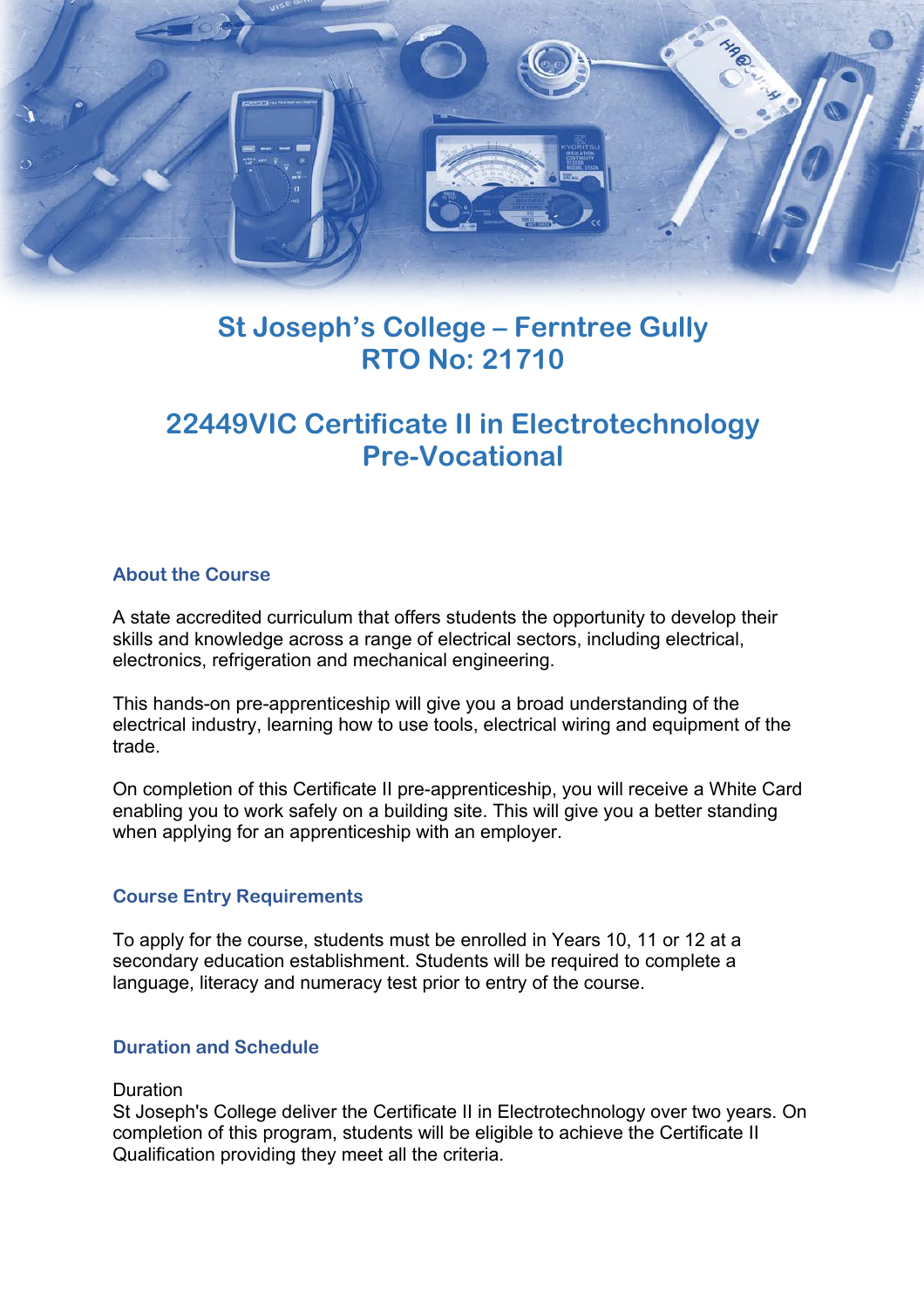Schedule and Location

| Year $1$ : | St Joseph's College, 5 Brenock Park Drive, Ferntree Gully |
|------------|-----------------------------------------------------------|
| Thursday   | $1:30 \text{pm} - 5:30 \text{pm}$                         |
| Year $2:$  | St Joseph's College, 5 Brenock Park Drive, Ferntree Gully |
| Thursday   | $8:00am - 12:30pm$                                        |

# **Units of Competency**

Year 1

|                | Unit of<br>competency/<br>module code | Unit of<br>competency/module title                                                                     | <b>Nominal</b><br>hours | <b>Delivery</b>        |
|----------------|---------------------------------------|--------------------------------------------------------------------------------------------------------|-------------------------|------------------------|
| 1              | CPCCWHS1001                           | Prepare to work safely in the<br>construction industry                                                 | 6                       | Classroom/<br>Workshop |
| $\overline{2}$ | HLTAID003                             | Provide First Aid                                                                                      | 18                      | Classroom              |
| 3              | UEENEEE101A                           | <b>Apply Occupational Health</b><br>and Safety regulations,<br>codes and practices in the<br>workplace | 20                      | Classroom/<br>Workshop |
| 4              | UEENEEE102A                           | Fabricate, assemble and<br>dismantle utilities industry<br>components                                  | 40                      | Classroom/<br>Workshop |
| 5              | UEENEEE103A                           | Solve problems in ELV<br>single path circuits                                                          | 40                      | Classroom/<br>Workshop |
| 6              | UEENEEE105A                           | <b>Fix and Secure</b><br>electrotechnology equipment                                                   | 20                      | Classroom/<br>Workshop |
| $\overline{7}$ | <b>VU22670</b>                        | Provide an overview of the<br>electrotechnology industry                                               | 30                      | Classroom/<br>Workshop |
| 8              | UEENEEE141A                           | Use of routine equipment<br>plant technologies in an<br>energy sector environment<br>$T \cap f \cap I$ | 60<br>つつれ               | Classroom/<br>Workshop |

Total 234

Year 2

|   | Unit of<br>competency/<br>module code | Unit of competency/module<br>title                                       | <b>Nomina</b><br>hours | <b>Delivery</b>        |
|---|---------------------------------------|--------------------------------------------------------------------------|------------------------|------------------------|
|   | UEENEEE130                            | Provide solutions and report on<br>routine electrotechnology<br>problems | 60                     | Classroom/<br>Workshop |
| っ | UEENEEE142                            | Produce products for carrying out<br>energy sector works                 | 80                     | Classroom/<br>Workshop |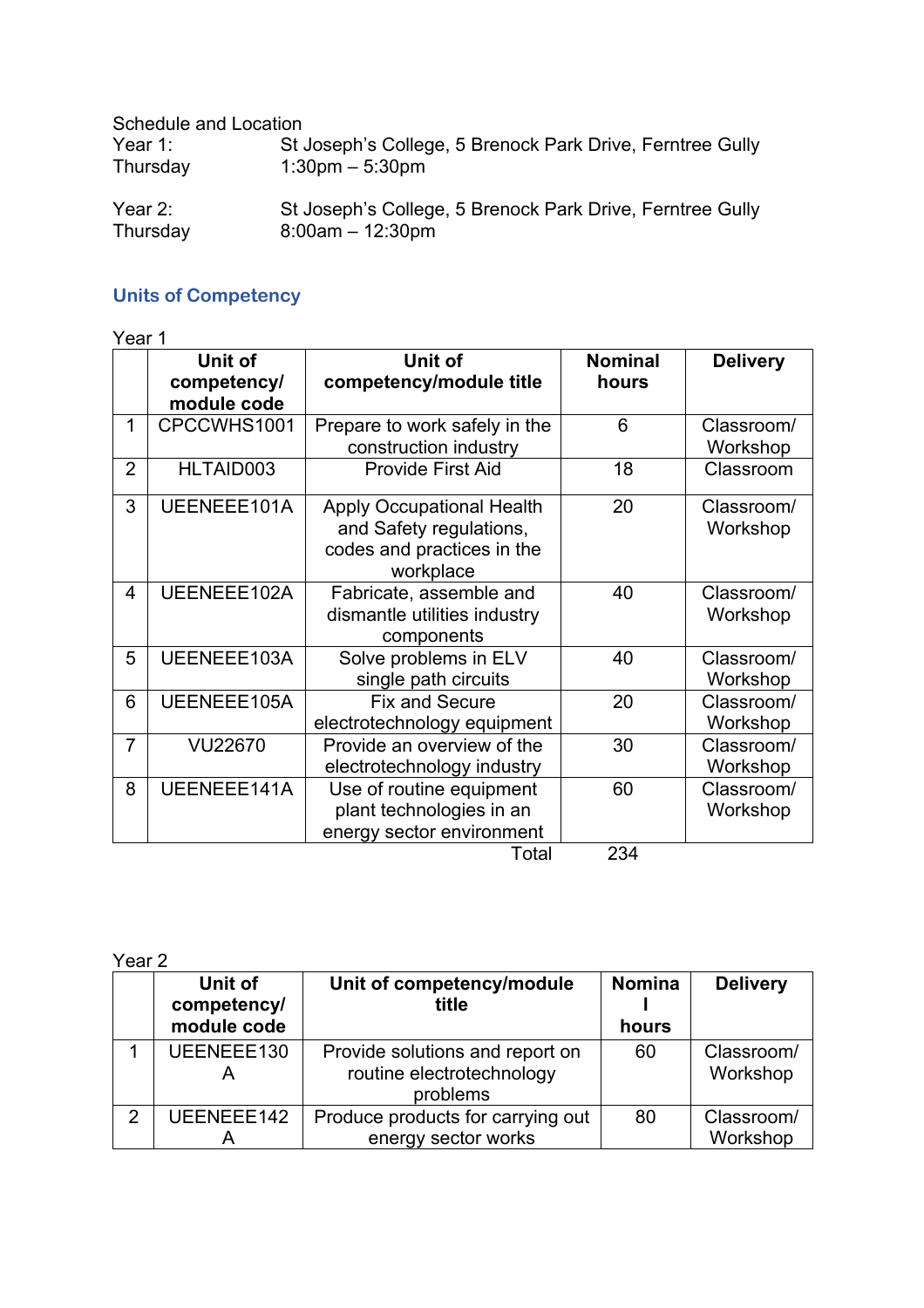| 3 | UEENEEE141      | Use of routine equipment plant<br>technologies in an energy sector<br>environment                        | 80  | Classroom/<br>Workshop |
|---|-----------------|----------------------------------------------------------------------------------------------------------|-----|------------------------|
| 4 | UEENEEP024<br>A | Attach cords and plugs to<br>electrical equipment for<br>connection to a single phase 230<br>Volt supply | 20  | Classroom/<br>Workshop |
| 5 | UEENEEE179<br>А | Identify and select components,<br>accessories and materials for<br>energy sector work activities        | 20  | Classroom/<br>Workshop |
|   |                 | Total                                                                                                    | 260 |                        |
|   |                 | <b>Total All Hours</b>                                                                                   | 494 |                        |

# **Training and Assessment**

Assessment includes a combination of written tests, projects and practical demonstration of skills. Students' competency against the unit of competency specifications is assessed during each unit undertaken throughout the course. Students are provided with opportunities for re-assessment if they fail to demonstrate competency during assessment tasks.

### **Course Requirements**

At Orientation, students will be advised of specialist clothing including footwear they will need for the course. A Hi-Viz polo and jumper will be provided.

# **Credit Transfer and Recognition of Prior Learning**

St Joseph's College recognises qualifications and statements of attainment issued by other Registered Training Organisations. Students who have successfully completed whole units of competency with another RTO can apply for credit transfer. Both processes allow the candidate to reduce the time, study load and cost associated with achieving a qualification.

Students may apply for Credit Transfer by submitting a Credit Transfer application form along with original certificates/statements of attainment to the Pathways Leader.

Please note that RPL and CT applications can only be considered for whole units of competency and that the Head of Pathways at St Joseph's College will assess all requests for RPL not your teacher/trainer.

#### **Further Training and Employment Pathways**

Pathways Certificate III in Electrotechnology - Electrical Apprenticeship